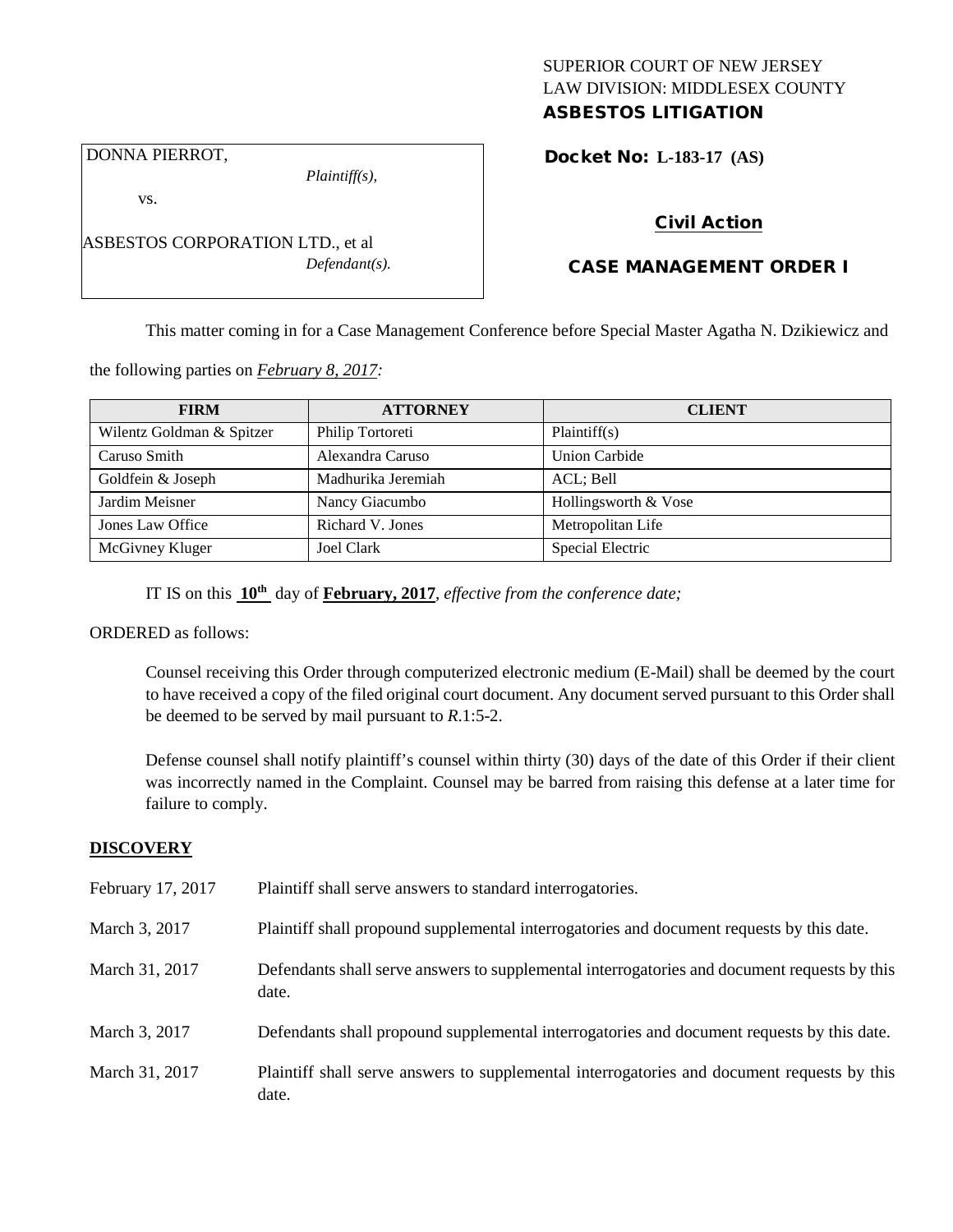- April 28, 2017 Fact discovery, including depositions, shall be completed by this date. Plaintiff's counsel shall contact the Special Master within one week of this deadline if all fact discovery is not completed.
- May 19, 2017 Depositions of corporate representatives shall be completed by this date.

### **EARLY SETTLEMENT**

April 28, 2017 Settlement demands shall be served on all counsel and the Special Master by this date.

#### **SUMMARY JUDGMENT MOTION PRACTICE**

| May 12, 2017  | Plaintiff's counsel shall advise, in writing, of intent not to oppose motions by this date. |
|---------------|---------------------------------------------------------------------------------------------|
| May 26, 2017  | Summary judgment motions shall be filed no later than this date.                            |
| June 23, 2017 | Last return date for summary judgment motions.                                              |

### **MEDICAL DEFENSE**

- February 17, 2017 Plaintiff shall serve executed medical authorizations (along with answers to interrogatories) by this date.
- February 17, 2017 Plaintiff shall serve a diagnostic medical report and any medical records in plaintiff's possession by this date.
- April 7, 2017 Plaintiff shall serve medical expert reports by this date.
- September 1, 2017 Defendants shall identify its medical experts and serve medical reports, if any, by this date. In addition, defendants shall notify plaintiff's counsel (as well as all counsel of record) of a joinder in an expert medical defense by this date.

#### **LIABILITY EXPERT REPORTS**

- July 28, 2017 Plaintiff shall identify its liability experts and serve liability expert reports or a certified expert statement by this date or waive any opportunity to rely on liability expert testimony.
- September 1, 2017 Defendants shall identify its liability experts and serve liability expert reports, if any, by this date or waive any opportunity to rely on liability expert testimony.

#### **EXPERT DEPOSITIONS**

September 22, 2017 Expert depositions shall be completed by this date. To the extent that plaintiff and defendant generic experts have been deposed before, the parties seeking that deposition in this case must file an application before the Special Master and demonstrate the necessity for that deposition. To the extent possible, documents requested in a deposition notice directed to an expert shall be produced three days in advance of the expert deposition. The expert shall not be required to produce documents that are readily accessible in the public domain.

\_\_\_\_\_\_\_\_\_\_\_\_\_\_\_\_\_\_\_\_\_\_\_\_\_\_\_\_\_\_\_\_\_\_\_\_\_\_\_\_\_\_\_\_\_\_\_\_\_\_\_\_\_\_\_\_\_\_\_\_\_\_\_\_\_\_\_\_\_\_\_\_\_\_\_\_\_\_\_\_\_\_\_\_\_\_\_\_\_\_\_\_\_\_\_\_\_\_\_\_\_\_\_\_\_\_\_\_\_\_